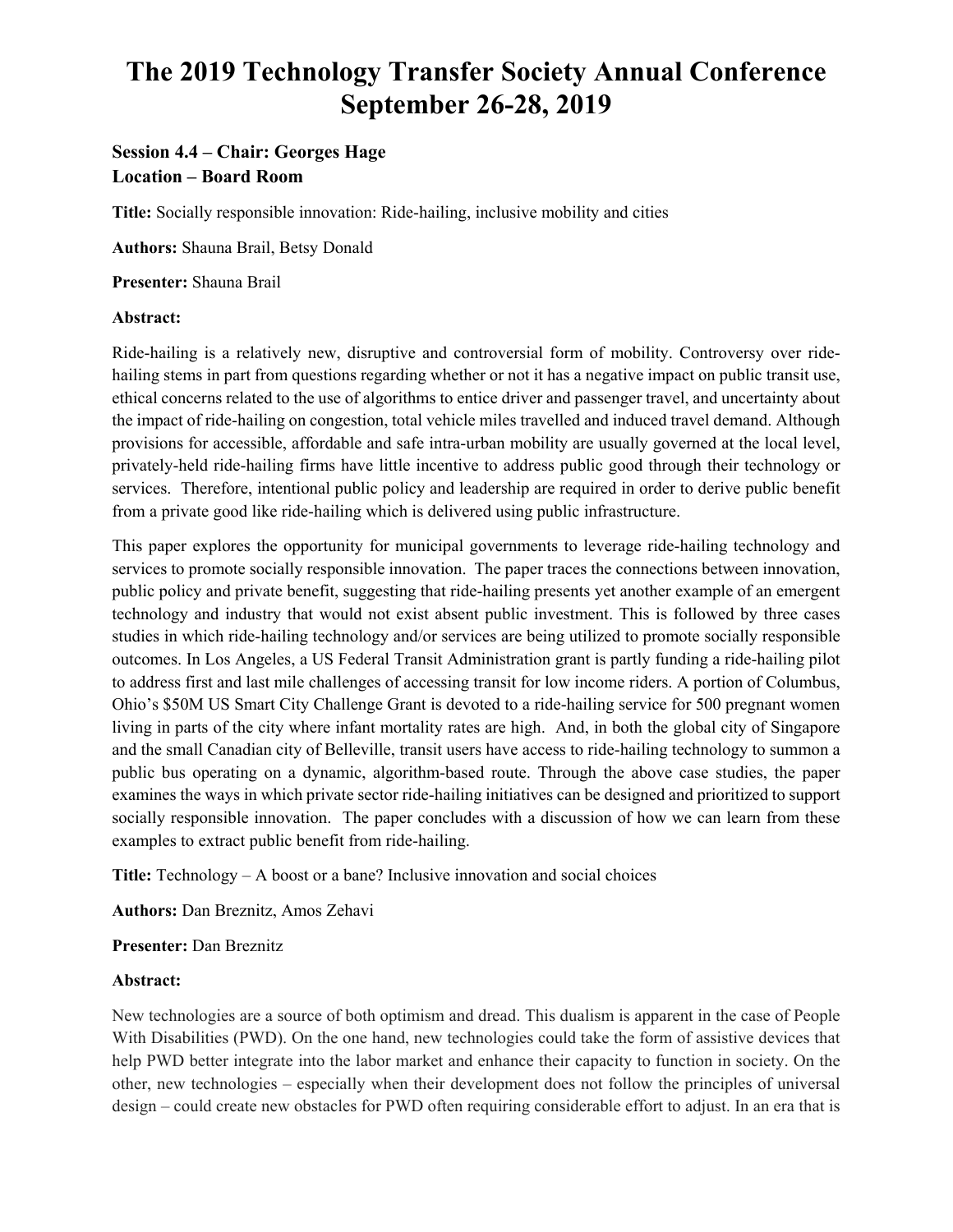characterized by technological acceleration it is imperative to ask, from a social policy perspective, whether governments could guide technological innovation and absorption in directions that would mainly benefit PWD specifically, and socially marginal populations more generally?

In this study, we approach this question utilizing a qualitative comparative framework focusing on government programs as they apply to PWD relevant technologies in Canada, Israel, Sweden and the United States. Our research is based on document analysis and semi-structured interviews with primary stakeholders and policymakers in the four countries. Our preliminary findings indicate that across all countries policy thinking on how technological development could be guided in directions beneficial to the PWD is marginal. Nevertheless, over the last decade regulatory frameworks that require universal design (that is design intended to accommodate PWD and the elderly in addition to less limited consumers) are gradually evolving. What is generally missing from policy are government efforts to support customized technological innovation targeted for PWD. We argue that not only is this a major oversight, but that commonly employed government instruments, primarily regulation and market-supporting tax incentives, are ill fitted for promoting customized innovation. Governments that wish to advance innovation for PWD should consider both direct state subsidies and appropriate innovation activities within governmentsponsored centers.

- **Title:** Digital platforms for more inclusive agri-food innovation and value chains: A quasi-experimental study of Ekutir's microentrepreneur-led digital ecosystem and its societal outcomes in Odisha, India
- **Authors:** Cameron McRae, Laurette Dubé, Yun-Hsuan Wu, Samik Ghosh, Summer Allen, Daniel Ross, Saibal Ray, Pramod K. Joshi, John McDermott, Srivardhini Jha, and Spencer Moore

**Presenter:** Cameron McRae

#### **Abstract:**

Inclusive innovation efforts hold great promise to contribute to society on many levels. However, the impact of such can often be difficult to assess due to the complexity of real-world implementations. In the present case, we present the results of a quasi-experimental study designed to assess the impact of a digital ecosystem led by the social enterprise eKutir on household fruit and vegetable consumption. eKutir aims at providing self-sustaining solutions to poverty and undernutrition in vulnerable communities by leveraging digital technologies through an ecosystem anchored by micro-entrepreneurs distributed across the agri-food value chain. Farming micro-entrepreneurs (FME) provide agricultural knowledge, inputs, and market linkages at household and community levels, followed by progressive integration of other microentrepreneurs along the value chain. The present case examines FMEs along with retail micro-entrepreneurs (RMEs) deployed in vulnerable rural and urban communities in Odisha, India. A quasi-experimental approach was used to investigate the effects of the digital ecosystem and the actors within, focusing on the farm (FME) and retail (RME) support. A three-group design was used for the rural sample to compare (1) farmers with access to RMEs only, (2) farmers with access to both FMEs and RMEs, and (3) farmers unexposed to the digital ecosystem. In urban communities, households were grouped as either having access to RMEs within their neighborhood, or those who did not. Structured questionnaires were administered to all participating households at pre- and post-intervention with questions about demographics, fruit and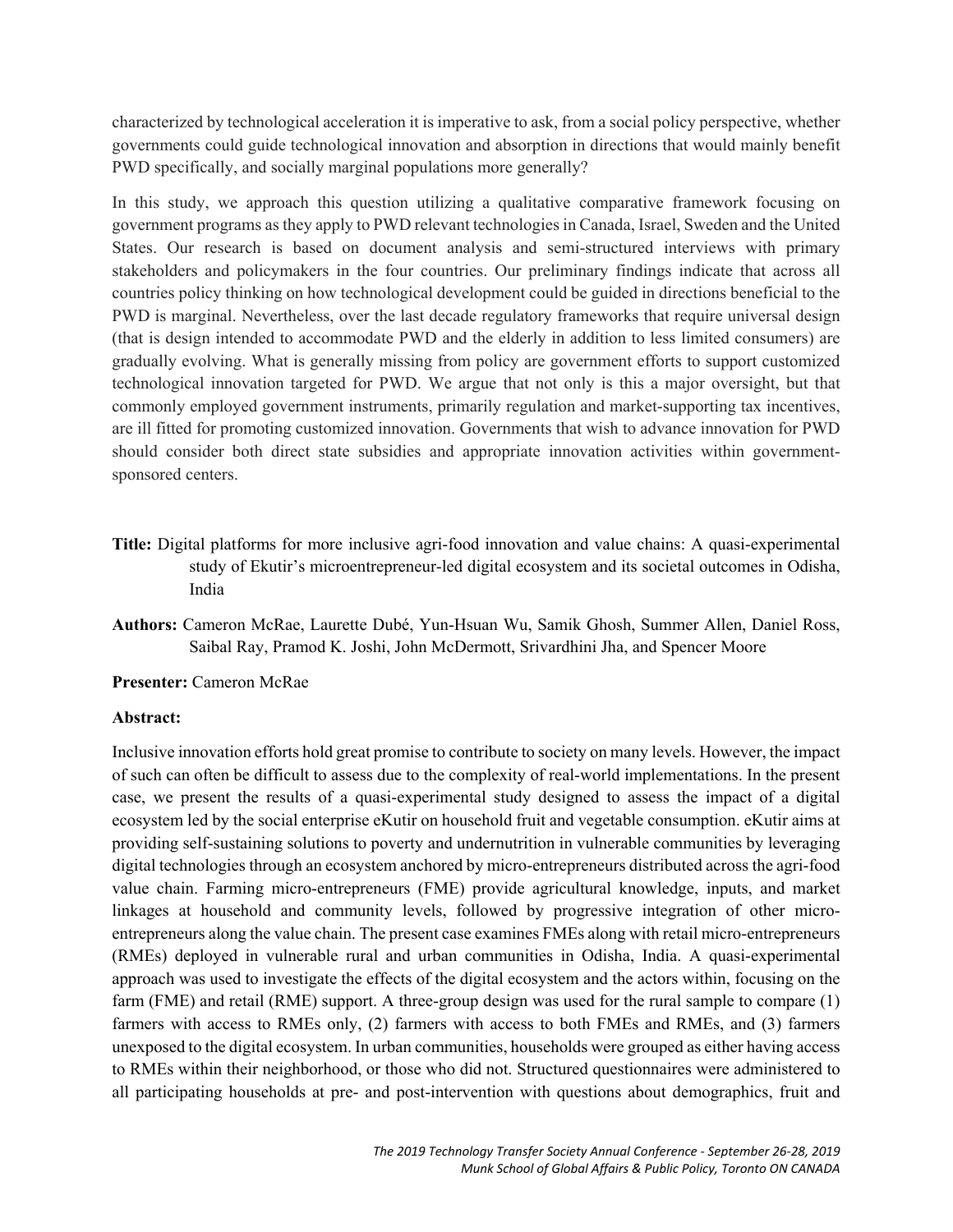vegetable consumption, dietary beliefs and attitudes, and agricultural production (for rural farmers only). Structural equation modeling and the product method were used to assess changes in fruit and vegetable consumption, as well as whether homegrown consumption played a mediating role for rural farmers. Multivariable linear regression and ANOVA were used to test group differences in the urban sample. Farmers in rural communities exposed to eKutir's digital ecosystem consumed more overall fruit and vegetables (β = 0.30, *p*<0.001) and fruits alone (β = 0.53, *p*<0.05) than those farmers in comparison villages unexposed to the eKutir ecosystem. Mediated by homegrown consumption, the consumption effect was concentrated in households exposed to both FMEs + RMEs ( $\beta$  = 0.60, *p*<0.0001), with non-significant directional effect in comparing fruit and vegetable consumption in rural households exposed to RMEs only over comparison communities. Urban consumers, exposed to the digital platform ecosystem through access to RMEs operating in their neighborhood community, did not increase their fruit or vegetable consumption compared to non-intervention communities. The results reveal the potential of reaching fruit and vegetable consumption impacts in vulnerable communities through homegrown consumption, with farm-level support enabled by a digital ecosystem outside of governmental/philanthropic intervention. The results also underscore, however, the challenges of both changing eating behavior and intervening across the agri-food value chain. Implications for more effective digital ecosystem design and intersectoral policies will also be discussed.

## **Title:** Inclusive innovation and indigenous culture

**Authors:** Daniel Brant, Sandra Schillo

**Presenter:** Sandra Schillo

#### **Abstract:**

The inclusiveness of innovation and economic growth has become a central theme in innovation, industry and economic policies around the world in recent years. In this context, inclusive innovation is one approach to mitigate the increasing uncoupling of economic growth and social and economic development (Chataway et al., 2014), as compared to 'mainstream innovation', which is considered a source of inequality by virtue of improving the welfare of higher-income consumers, but not that of more marginalized peoples, the consideration of formal, but not informal, producers, and the prioritization of economic over social development (Heeks et al., 2014).

According to Heeks et al. (2014), the first issue is that of identity, i.e. the consideration of which groups of people have historically been excluded, and the second issue is that of the level of involvement of these groups in innovation activities, ranging from notional intentions through being considered consumers, all the way to structural and post-structural inclusion. Schillo and Robinson (2017) point out that identity should not only consider past, but also future exclusion, e.g. related to the broadening use of digital technologies. Further, they highlight that consequent inclusiveness will likely lead to a broader definition of innovative activities, broader consideration of economic, social and environmental impacts of innovation, and ultimately profound changes to the governance of innovation.

In Canada, indigenous peoples have historically been marginalized and excluded from the mainstream innovation narrative, even though settlers have been quick to adopt indigenous technologies as innovations, and indigenous knowledge is contributing to scientific understanding, not only with regards to the natural